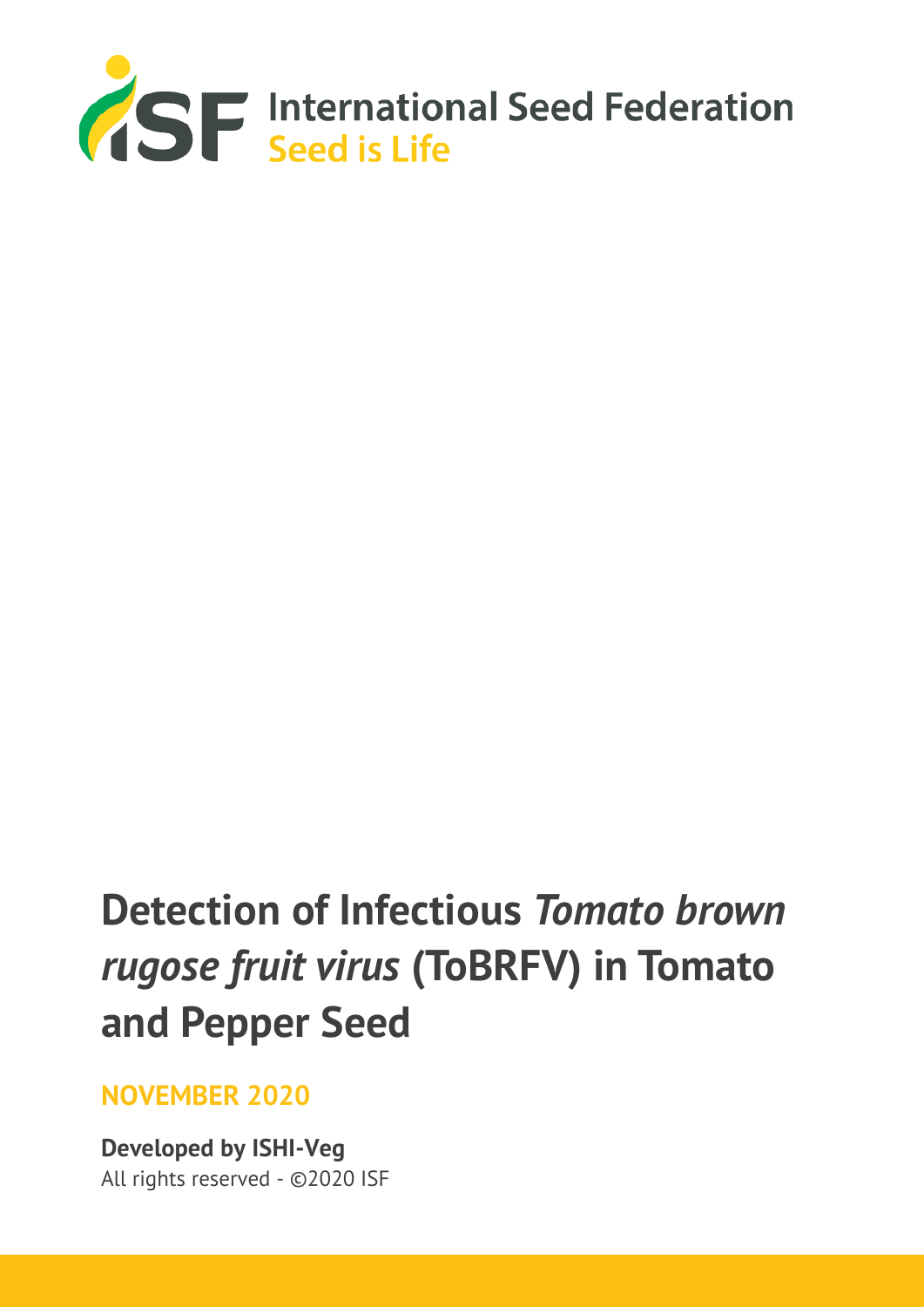

# **Detection of Infectious** *Tomato brown rugose fruit virus* **(ToBRFV) in Tomato and Pepper Seed**

| Crop:           | Tomato (Solanum lycopersicum), Pepper (Capsicum annuum) |
|-----------------|---------------------------------------------------------|
| Pathogen(s):    | Tomato brown rugose fruit virus (ToBRFV)                |
| <b>Version:</b> | 1.5 (November 2020)                                     |

#### **PRINCIPLE**

Detection of *Tomato brown rugose fruit virus* (ToBRFV) in tomato and pepper seed by a seed extract qPCR assay (SE-qPCR). If no virus is detected the seed lot is considered free from ToBRFV.

As the ToBRFV-specific PCR assay detects both infectious virions and non-infectious virus particles, a positive PCR is followed by a bioassay to confirm the absence of infectious ToBRFV. Leaves of indicator plants *Nicotiana tabacum* cv. Xanthi NN or *Nicotiana glutinosa* are inoculated with tomato or pepper seed extract. Infectious virions cause typical local lesions that demonstrate viability of the virus.



**Figure 1**. Method process flow

#### **METHOD VALIDATION**

The local lesion assay has been in use by seed companies for many years and is a seed industry standard. The method for detecting infectious *Tobacco mosaic virus* and *Tomato mosaic virus* in *Solanum lycopersicum* (tomato) seed by the local lesion assay (indexing) on *Nicotiana tabacum* plants is an ISTA Rule (7-028) since 2011 [\(www.seedtest.org\)](http://www.seedtest.org/). The US National Seed Health System (NSHS) [\(http://seedhealth.org\)](http://seedhealth.org/) has approved the method as a Standard B.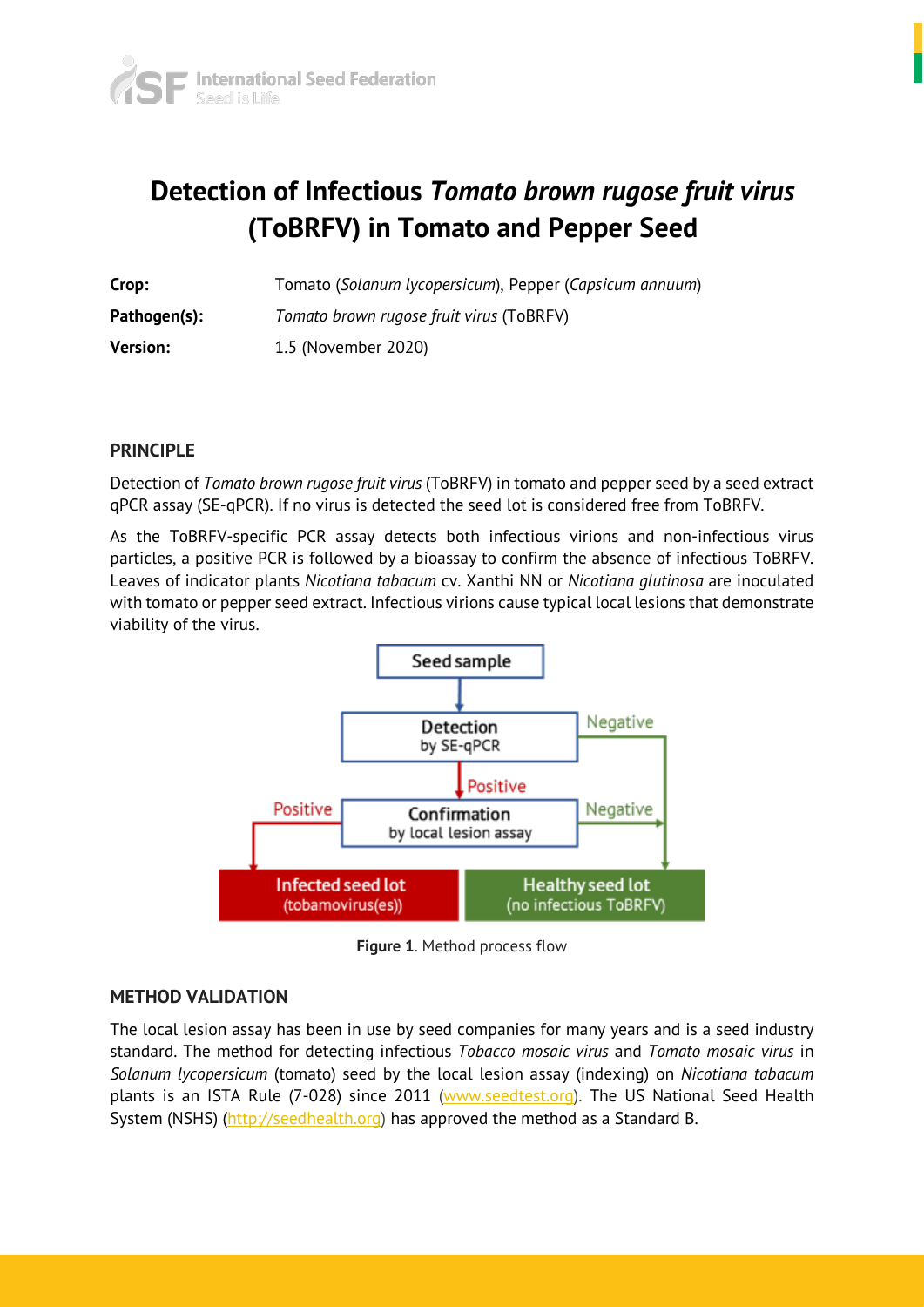

In ISHI-Veg's test *Detection of Infectious Tobamoviruses in Tomato / Pepper Seed*, an ELISA prescreen is used for the detection of tobamoviruses including ToBRFV, however antibodies usually react with several tobamoviruses and it is not possible to identify them specifically.

The SE-qPCR has been validated. However, the report is an interim one till it is complemented with a full comparative test. Contact the ISF Secretariat for all inquiries.

#### **RESTRICTIONS ON USE**

This method is suitable for testing untreated seed.

It is also suitable for testing seed that has been treated using physical or chemical (acid extraction, calcium or sodium hypochlorite, tri-sodium phosphate, etc.) processes with the aim of disinfestation/disinfection, provided that any residue, if present, does not influence the assay. It is the responsibility of the user to check for such antagonism and/or inhibition by analysis, sample spiking, or experimental comparisons.

It is not validated for seed treated with protective chemicals or biological substances. If treated seed is tested, the user is responsible for determining empirically (through analysis, sample spiking, or experimental comparisons) whether the protective chemicals or biological substances have an effect on the method results.

#### **METHOD EXECUTION**

When testing a seed lot using the SE-qPCR assay, it is strongly recommended that the best practices developed by ISHI-Veg for *PCR Assays in Seed Health Tests* (see http://www.worldseed.org/our-work/phytosanitary-matters/seed-health/ishi-veg-methoddevelopment/) be followed to ensure process standardization and that the results are valid.

Note 1: This protocol can also be used to identify ToBRFV after a positive ELISA in ISHI-Veg's tests *Detection of Infectious Tobamoviruses in Tomato / Pepper Seed* and using the same (ELISA) seed extract.

Note 2: In case of a positive result in the local lesion assay, the presence of infectious ToBRFV can be confirmed by a qPCR on the lesions.

#### **SAMPLE AND SUBSAMPLE SIZE**

The recommended minimum sample size is 3,000 seeds with a maximum subsample size of 250 seeds

Note that extracts of four subsamples are combined for SE-PCR (§3.1) consequently for SE-PCR three datapoints are generated, each representing a subsample of 1,000 seeds.

Laboratories can also choose to perform directly the SE-PCR on three subsamples of 1,000 seeds ground in 40 and 80 ml of PBS for tomato and pepper, respectively (§ 2.2). From these extracts 100 µl is then taken from each subsample for RNA purification (§3.1) and further execution of the SE-PCR steps. If extraction of the virus from the seed was run directly on 3 subsamples of 1,000 seeds, a positive PCR result must be followed up with a bioassay on a new sample of 3,000 seeds in subsamples of 250 seeds, which is the maximum subsample size for the bioassay.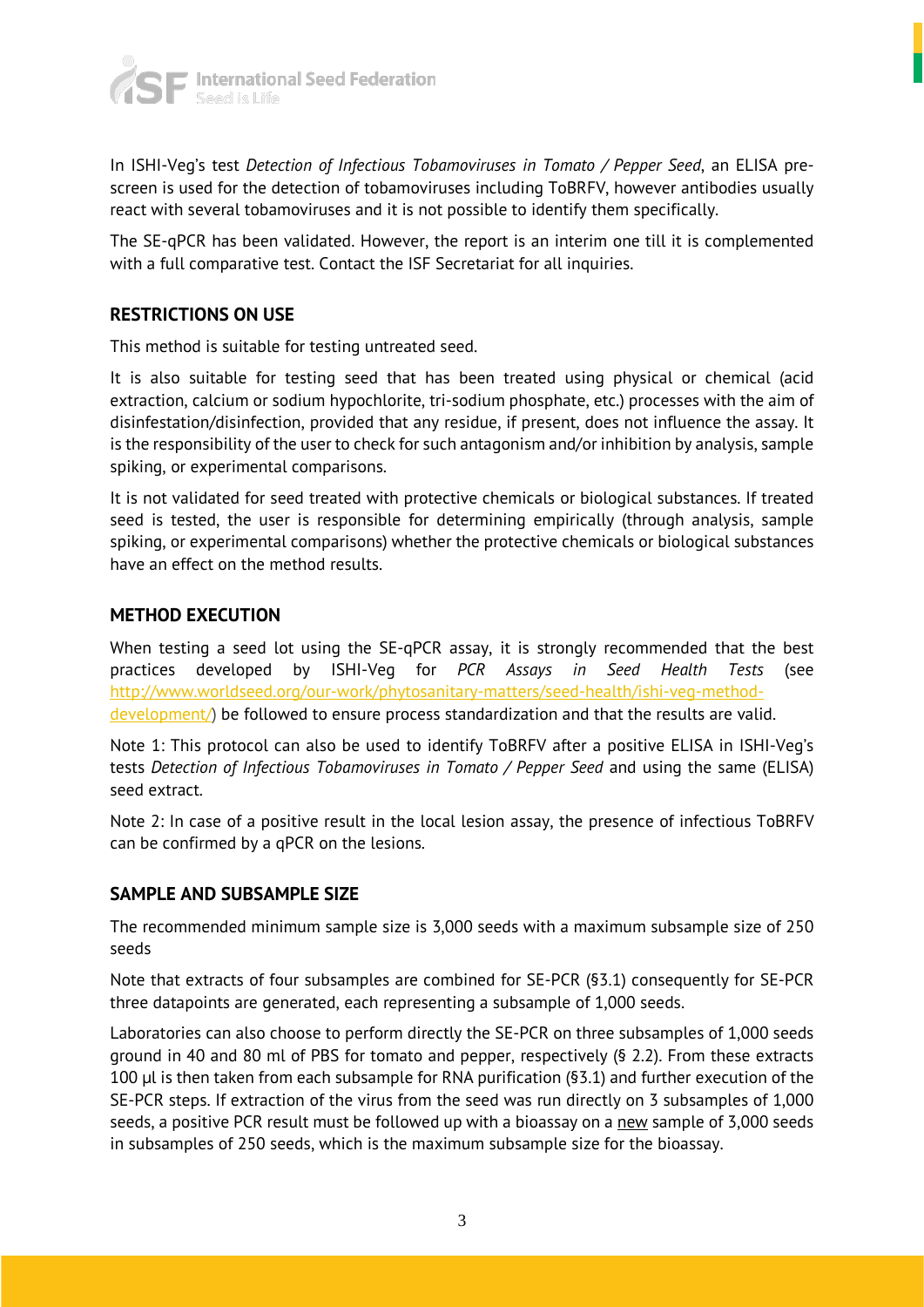

### **REVISION HISTORY**

| <b>Version</b> | <b>Date</b>       | <b>Changes (minor editorial changes not indicated)</b>                                                                                                                                            |
|----------------|-------------------|---------------------------------------------------------------------------------------------------------------------------------------------------------------------------------------------------|
| 1              | April 2019        |                                                                                                                                                                                                   |
| 1.1            | May 2019          | In Table 4 nM corrected to µM.                                                                                                                                                                    |
| 1.2            | May 2019          | Note on primer name added in Table 2.                                                                                                                                                             |
| 1.3            | September<br>2019 | Seed extraction buffer volume for pepper adjusted from 15-20 to 20 ml in<br>§ 2.2 of the section on Seed Extract gPCR.                                                                            |
| 1.4            | March 2020        | Text in Principle adjusted for more clarity, paragraphs on ELISA pre-screen<br>and the validation report added to Method Validation and note 1 rewritten<br>for more clarity in Method Execution. |
| 1.5            | November<br>2020  | Option for testing $3 \times 1,000$ seeds with the SE-qPCR more explicitly<br>described.                                                                                                          |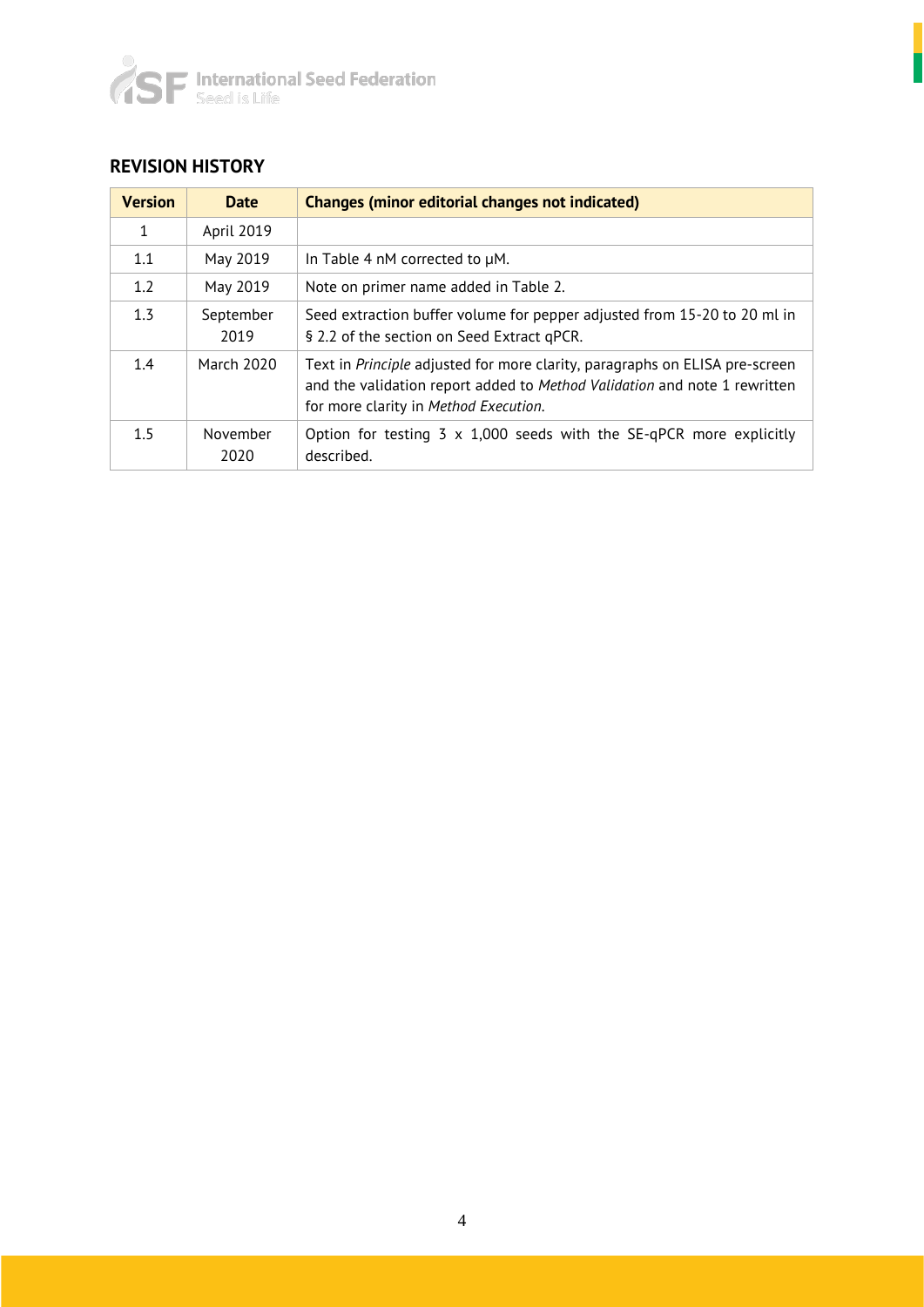

# **Protocol for detecting infectious ToBRFV in tomato and pepper seed**

# **SEED EXTRACT qPCR**

#### **Material**

| Seed extraction buffer                    | RNA purification kit and equipment |
|-------------------------------------------|------------------------------------|
| TagMan RT-gPCR mix, primers and equipment | l 1.5 ml RNase Free tube           |
| Spike solution                            | RNAse free water                   |
| Controls                                  | Centrifuge                         |

#### Seed extraction buffer

#### **Table 1. Phosphate Buffered Saline (PBS) - pH 7.2 – 7.4 per liter**

| Sodium chloride (NaCl)                                                                               | 8.0 <sub>q</sub>  |  |
|------------------------------------------------------------------------------------------------------|-------------------|--|
| Disodium hydrogen phosphate ( $Na2HPO4$ )                                                            | 1.15 <sub>q</sub> |  |
| Potassium dihydrogen phosphate (KH <sub>2</sub> PO <sub>4</sub> )                                    | 0.2 <sub>q</sub>  |  |
| Add de-ionized water up to 1 liter, adjust pH and autoclave buffer at 121 °C, 15 psi for 15 minutes. |                   |  |

Note: If a different seed extraction buffer is used, it must be verified in a comparison using uniform positive control material that it does not lead to a reduction in the number of lesions obtained.

#### Primers

#### **Table 2. Primers, their sequences and source**

| <b>Name</b>             | <b>Sequence</b>                                            | <b>Source</b>                 |
|-------------------------|------------------------------------------------------------|-------------------------------|
| CaTa28 Fw               | 5' - GGT GGT GTC AGT GTC TGT TT - 3'                       | Enza Zaden                    |
| CaTa28 Pr               | 5' - 6FAM - AGA GAA TGG AGA GAG CGG ACG AGG - BHQ1 - 3'    | B.V.                          |
| CaTa28 Rv               | 5' - GCG TCC TTG GTA GTG ATG TT - 3'                       | Netherlands                   |
| CSP1325 <sup>1</sup> Fw | 5' - CAT TTG AAA GTG CAT CCG GTT T - 3'                    |                               |
| CSP1325 Pr              | 5' - VIC - ATG GTC CTC TGC ACC TGC ATC TTG AGA - BHQ1 - 3' | <b>CSP Labs</b><br><b>USA</b> |
| <b>CSP1325 Rv</b>       | 5' - GTA CCA CGT GTG TTT GCA GAC A - 3'                    |                               |
| BaCV-F                  | 5' - CGA TGG GAA TTC ACT TTC GT - 3'                       | Naktuinbouw                   |
| BaCV-R                  | 5' - AAT CCA CAT CGC ACA CAA GA - 3'                       | Netherlands                   |
| BaCV-P                  | 5' - TxR - CAA TCC TCA CAT GAT GAG ATG CCG - BHQ2 - 3'     |                               |

 $1$ <sup>1</sup> The name CSPtbrfv101 is also used for the primer sequence

#### Spike solution

The spike solution is prepared by taking a leaf from a plant infected by *Bacopa chlorosis virus* (BaCV) and making an extract of it in PBS. The extract is diluted to obtain a suitable concentration and aliquots are stored at -80 °C.

Note: Other organisms such as *Dahlia latent viroid* (DLVd) and *Squash mosaic virus* (SqMV) may also be used and should be shown to be compatible with the ToBRFV primers in a multiplex PCR.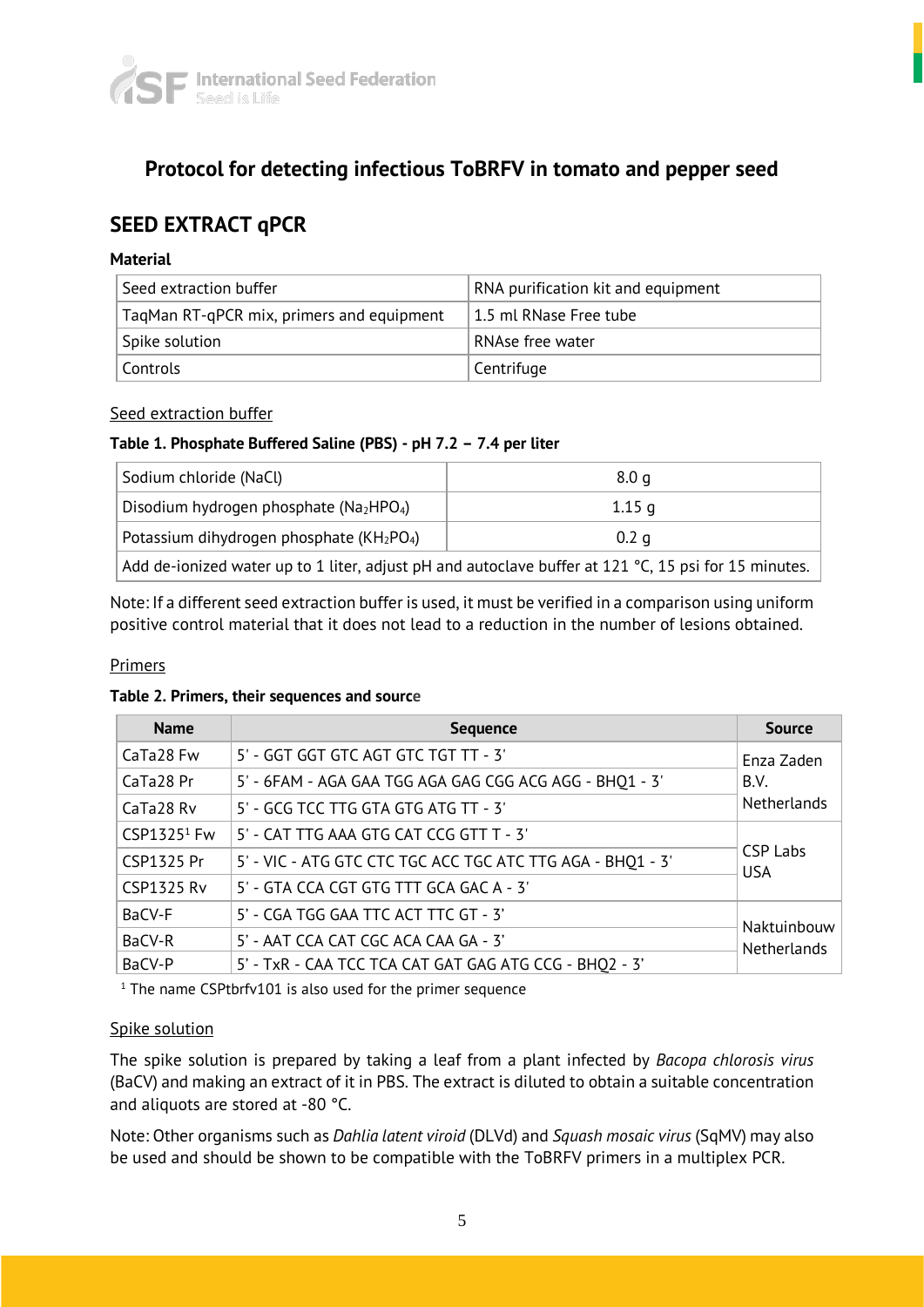

#### **Controls**

#### **Table 3. Controls and their purpose**

| Negative Process Control (NPC)              | Tomato or pepper seed free of ToBRFV                                                                                                                                                                                                   |
|---------------------------------------------|----------------------------------------------------------------------------------------------------------------------------------------------------------------------------------------------------------------------------------------|
| Positive Amplification Control<br>(PAC)     | ToBRFV RNA aiming for a Cq (Cycle quantification) value between<br>28 and 32                                                                                                                                                           |
|                                             | ToBRFV oligo DNA (oligonucleotide (single-stranded DNA) for all<br>ToBRFV target sequences) aiming for a Cq value between 28 and<br>32                                                                                                 |
|                                             | ToBRFV cDNA aiming for a Cq value between 28 and 32                                                                                                                                                                                    |
| <b>Positive Extraction Control</b><br>(PEC) | Spike solution added to the sample aiming for a Cq value between<br>28 and 32                                                                                                                                                          |
|                                             | The PEC serves as an Internal Amplification Control (IAC)                                                                                                                                                                              |
| Inhibition Control (IC)                     | Dilution of the PEC in a non-infected seed extract aiming for a Cq<br>value between 28 and 32                                                                                                                                          |
|                                             | Note: a non-infected seed extract is preferred over a seed<br>extraction buffer, as a strongly diluted infected leaf extract may<br>lead to a relatively high loss of RNA in the purification process (i.e.<br>no carrier RNA present) |
| Negative Template Control<br>(NTC)          | Contains all PCR reagents but no target or spike DNA, RNA or PEC<br>nucleic acids                                                                                                                                                      |

#### **1. General Requirements**

- − Seed extracts and controls must be prepared at the same time, under the same laboratory conditions and stored under the same conditions.
- Seed extracts and all controls must be stored at 4°C until the assay begins. It is strongly recommended to perform the local lesion assay within 24 hours following seed extraction.
- The final results of the local lesion assay must be validated through a comparison of the results given by both controls.

#### **2. Extraction of the virus from the seed**

- 2.1. Add PEC to the extraction buffer.
- 2.2. Grind seeds of each subsample, 250 seeds, in 10 ml of the seed extraction buffer PBS for **tomato** seed, *or* in 20 ml of PBS buffer for **pepper** seed.

Alternatively, grind 3 subsamples of 1,000 seeds directly in 40 and 80 ml of PBS for tomato and pepper, respectively. Note: In case of a positive PCR result when using this option, a fresh seed extract from a new sample of 3,000 seeds in subsamples of 250 seeds is required for the local lesion assay.

2.3. Store seed extracts at 4°C.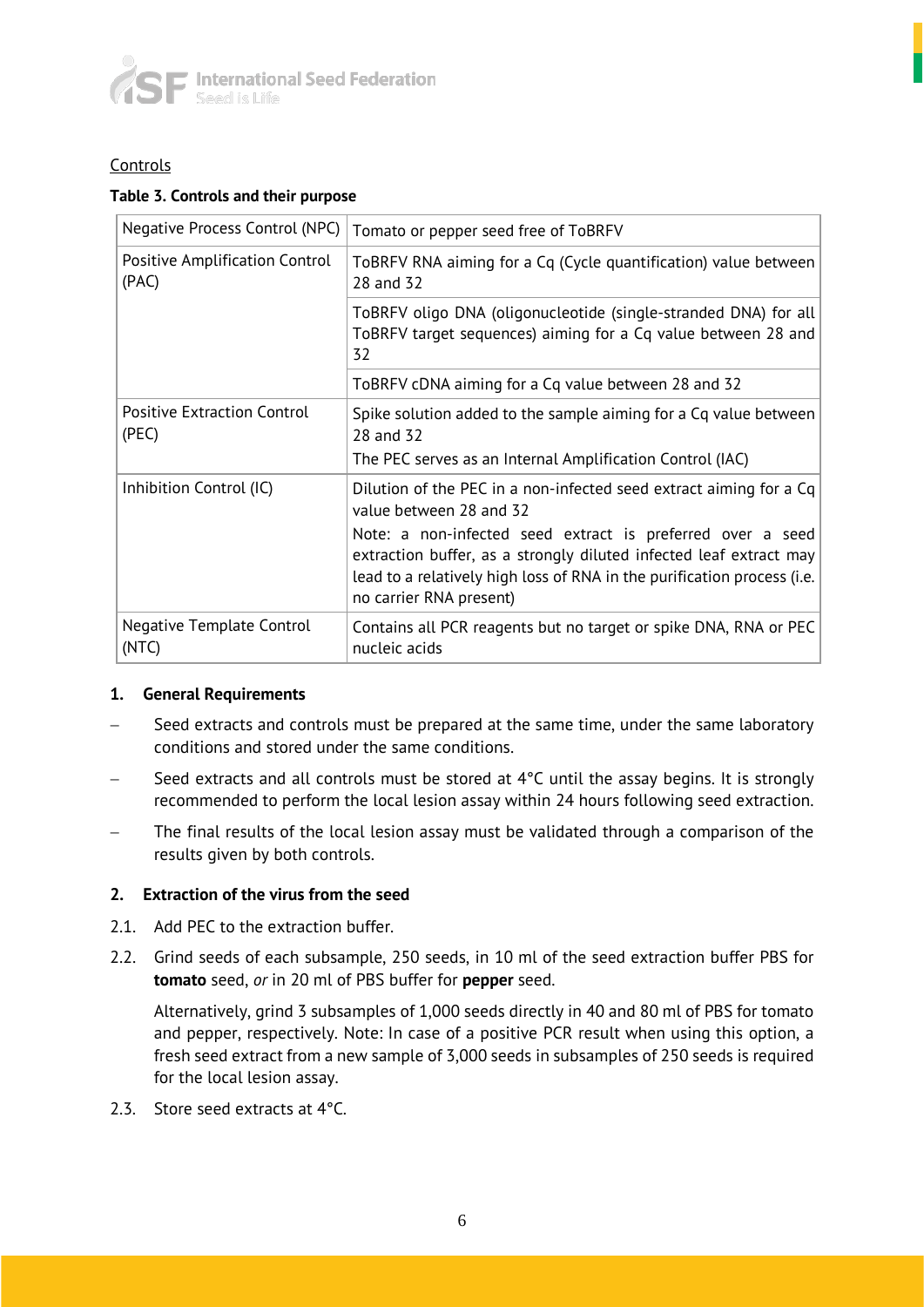

#### **3. RNA extraction**

3.1. In the case of 250 seed subsamples, combine 25 µl of 4 seed extract subsamples into a 100 µl combined sample. Use all three combined samples for further analysis.

In the case of 1,000 seed subsamples, use 100 µl from each subsample for further analysis.

- 3.2. Add RNA extraction buffer within 4 hours after grinding.
- 3.3. Use a commercial RNA extraction kit for RNA extraction. Process the three samples according to the supplier's instructions.
- 3.4. Use the eluted RNA for RT-qPCR using a commercial TaqMan RT-qPCR kit.

#### **4. Preparation of the TaqMan RT-qPCR mix**

- 4.1. Prepare the RT-qPCR mix with the components described in Table 4.
- Note: Good results have been obtained by ISHI-Veg member laboratories with the TaqMan RTqPCR mix: UltraPlex™ 1-Step ToughMix (QuantaBio). Any commercial PCR mix that is suitable for multiplex TaqMan RT-qPCR applications can be used as long as suitability and performance have been demonstrated in an in-lab validation study. The RT-qPCR parameters (Tables 4 and 5) may need to be adjusted when using a different commercial TaqMan RT-qPCR kit.

| ToBRFV/BaCV (PEC)              | <b>Target</b> | Final concentration $(\mu M)$ | Volume (µl) |
|--------------------------------|---------------|-------------------------------|-------------|
| UltraPlex 1-Step ToughMix (4x) |               |                               | 6.25        |
| CaTa28 Fw (forward)            |               | 0.3                           |             |
| CaTa28 Pr (probe)              | <b>ToBRFV</b> | 0.2                           |             |
| CaTa28 Rv (reverse)            |               | 0.3                           |             |
| CSP1325 Fw (forward)           |               | 0.3                           |             |
| CSP1325 Pr (probe)             | <b>ToBRFV</b> | 0.2                           |             |
| CSP1325 Rv (reverse)           |               | 0.3                           |             |
| BaCV-F (forward)               |               | 0.3                           |             |
| BaCV-P (probe)                 | <b>BaCV</b>   | 0.2                           |             |
| BaCV-R (reverse)               |               | 0.3                           |             |
| RNAse free water               |               | adjust accordingly            |             |
| <b>Subtotal PCR-mix</b>        |               |                               | 20.00       |
| <b>RNA</b>                     |               |                               | 5.00        |
| <b>Total</b>                   |               |                               | 25.00       |

#### **Table 4: RT-qPCR ToBRFV mix**

- 4.2. Take 5 µl of the RNA sample as input for the PCR.
- 4.3. In each run, include an NTC and at least one PAC that give a Cq value between 28 and 32.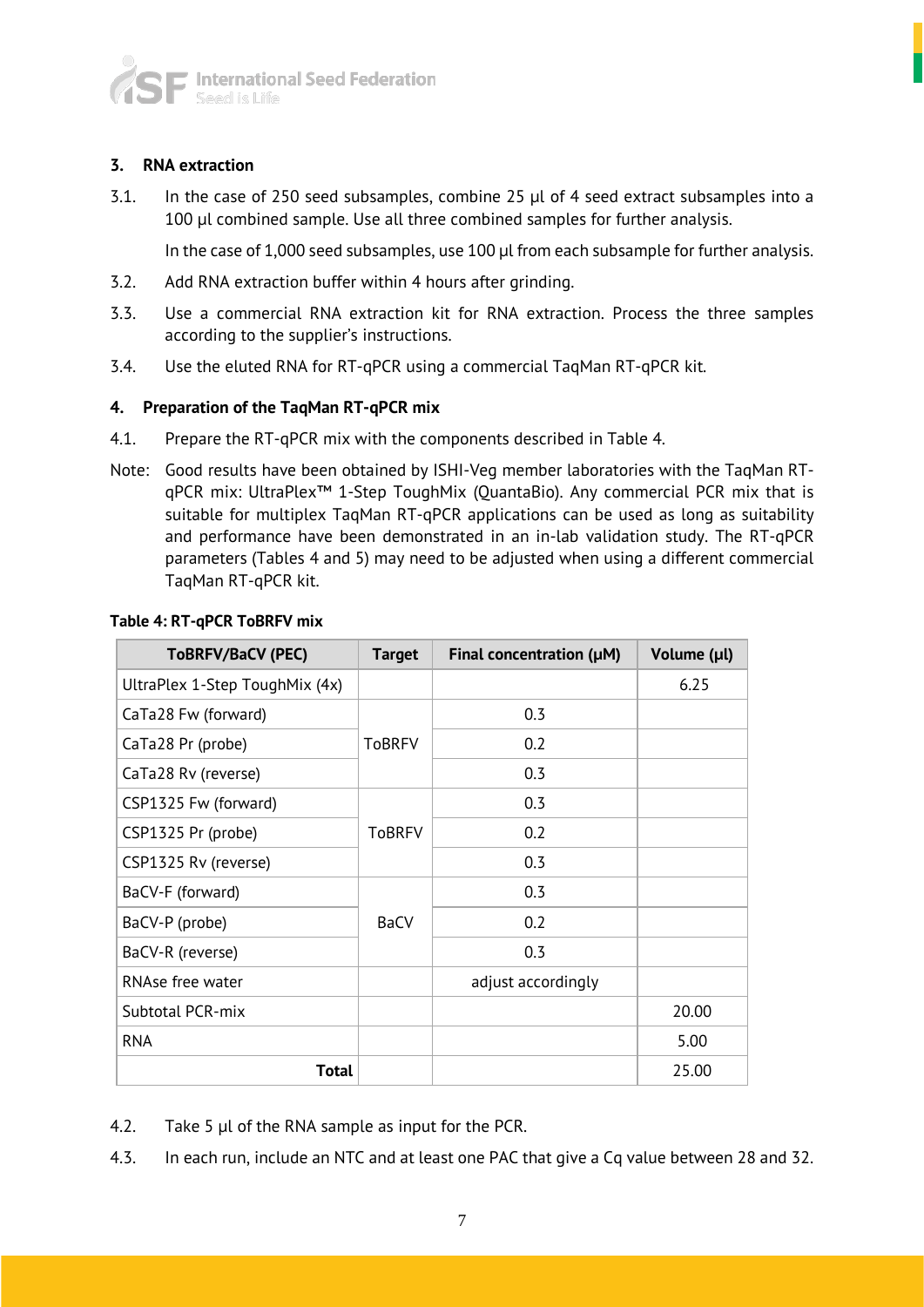4.4. Run the TaqMan RT-qPCR according to the following program.

#### **Table 5: RT-qPCR program**

| RT reaction  | 10 min $50^{\circ}$ C         |     |
|--------------|-------------------------------|-----|
| Denaturation | $3 \text{ min } 95^{\circ}$ C |     |
| Cycling      | 10 sec 95°C                   |     |
|              | 60 sec 60°C                   | 40x |

#### **5. Evaluation of the test results**

- 5.1. It is the responsibility of the user to determine a Cq threshold, positioned just above background fluorescence, for each of the fluorophores. A fixed threshold should be checked and modified if necessary to remain just above background fluorescence in each test.
- 5.2. Check for exponential amplification, indicated by an S-shaped amplification curve, for ToBRFV positive samples. Compare with the PAC.
- 5.3. A negative test result for the SE-qPCR assay means that the sample does not contain ToBRFV.

#### **6. Validity of test results**

- 6.1. Results are only valid if the positive amplification control (PAC) gives a clear signal < Cq 32.
- 6.2. Results are only valid if the Cq in the negative control samples (IC and NTC) is above a cut off value defined by the laboratory during validation.
- 6.3. The Cq of the PEC must be within a 3-cycle range of the Cq of the IC in all samples. If it isn't, loss of ToBRFV or inhibition during amplification may have occurred. The Cq of the IC itself should be between 28 and 32.
- Note: If DNA is used as a PAC for ToBRFV, the BaCV Cq is also a check of proper reverse transcription. A BaCV PAC is recommended to distinguish between RT-PCR failure (mix/program) and inhibition.

## **LOCAL LESION ASSAY**

#### **Material**

| tabacum cv. Xanthi NN)            | Assay plants (Nicotiana glutinosa or Nicotiana) Carborundum (320 mesh grit powder, Fisher<br>Scientific or equivalent) |
|-----------------------------------|------------------------------------------------------------------------------------------------------------------------|
| Controls                          | Seed extraction buffer (in Table 1)                                                                                    |
| Gloves or alkaline soap and water | Protective mask                                                                                                        |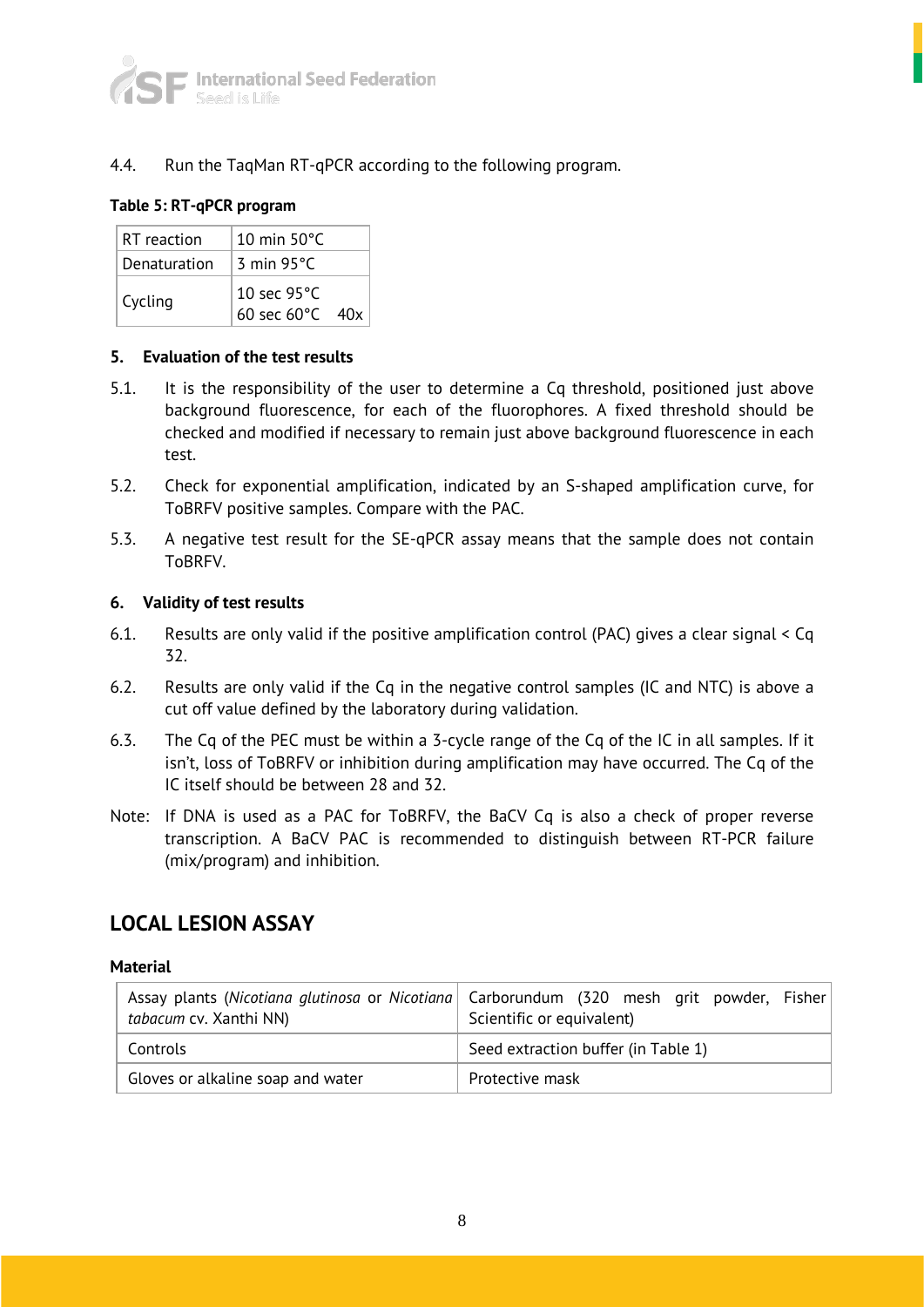

#### **Controls**

#### **Table 6: Description of controls**

| Positive Process Control<br>(PPC)        | A well-characterized positive seed lot                                                                                                                                                                                 |
|------------------------------------------|------------------------------------------------------------------------------------------------------------------------------------------------------------------------------------------------------------------------|
|                                          | Pea seed flour and powdered ToBRFV infected leaves from a systemic<br>host ground together in a seed extraction buffer (5 mL per 0.5 gr). The<br>mix should be ground into a fine flour for efficient virus extraction |
|                                          | Liquid extract of ToBRFV infected leaves of Solanaceous hosts sufficiently<br>diluted in PBS seed extraction buffer                                                                                                    |
| <b>Negative Process Control</b><br>(NPC) | Seed extraction buffer                                                                                                                                                                                                 |
|                                          | Tomato or pepper seed free of ToBRFV                                                                                                                                                                                   |

#### **1. Controls**

- 1.1. Choose one of the PPCs and NPCs listed.
- 1.2. Depending on the amount of infectious virus in the PPC, adjust the quantity used to induce development of countable local lesions.

#### **2. Inoculation and incubation of** *Nicotiana* **assay plants**

2.1. Use the 12 original seed extract subsamples from the SE-qPCR assay.

If storage conditions for the seed extract were not met or the SE-PCR was performed on subsamples of 1,000 seeds, take a new seed sample and grind 12 subsamples of 250 seeds as in § 2.2 of the section on Seed Extract qPCR.

- 2.2. Raise assay plants (*Nicotiana glutinosa* or *Nicotiana tabacum* cv. Xanthi NN) under sufficient light intensity at a temperature of 20 – 25°C.
	- − Choose plants with 4-5 true leaves (6-7 weeks after sowing) with high turgor. Do not use flowering or old plants (Takahashi, 1975); see Figure 2.
	- The primary leaf (oldest true leaf) should not be used as it is different in shape/texture/thickness and therefore less susceptible.
	- Leaves of tobacco plants affected by downy mildew are significantly less sensitive. Inoculated plant must have no visible symptoms and be free of disease (Koenraadt H. personal communication).
- 2.3. Dust the leaves with the appropriate quantity of carborundum (320 mesh grit powder, Fisher Scientific or equivalent) so that there is a very fine layer on the leaf surface. Wear a protective mask.
- 2.4. The entire surface of two (nearly) fully expanded consecutive leaves of two plants should be inoculated with each seed extract, a total of 4 leaves for each subsample.
- 2.5. Place a drop of inoculum (100-200  $\mu$ l) onto the leaf. Smear the drop with gloved fingers by applying constant, slight pressure but avoid damaging the leaf.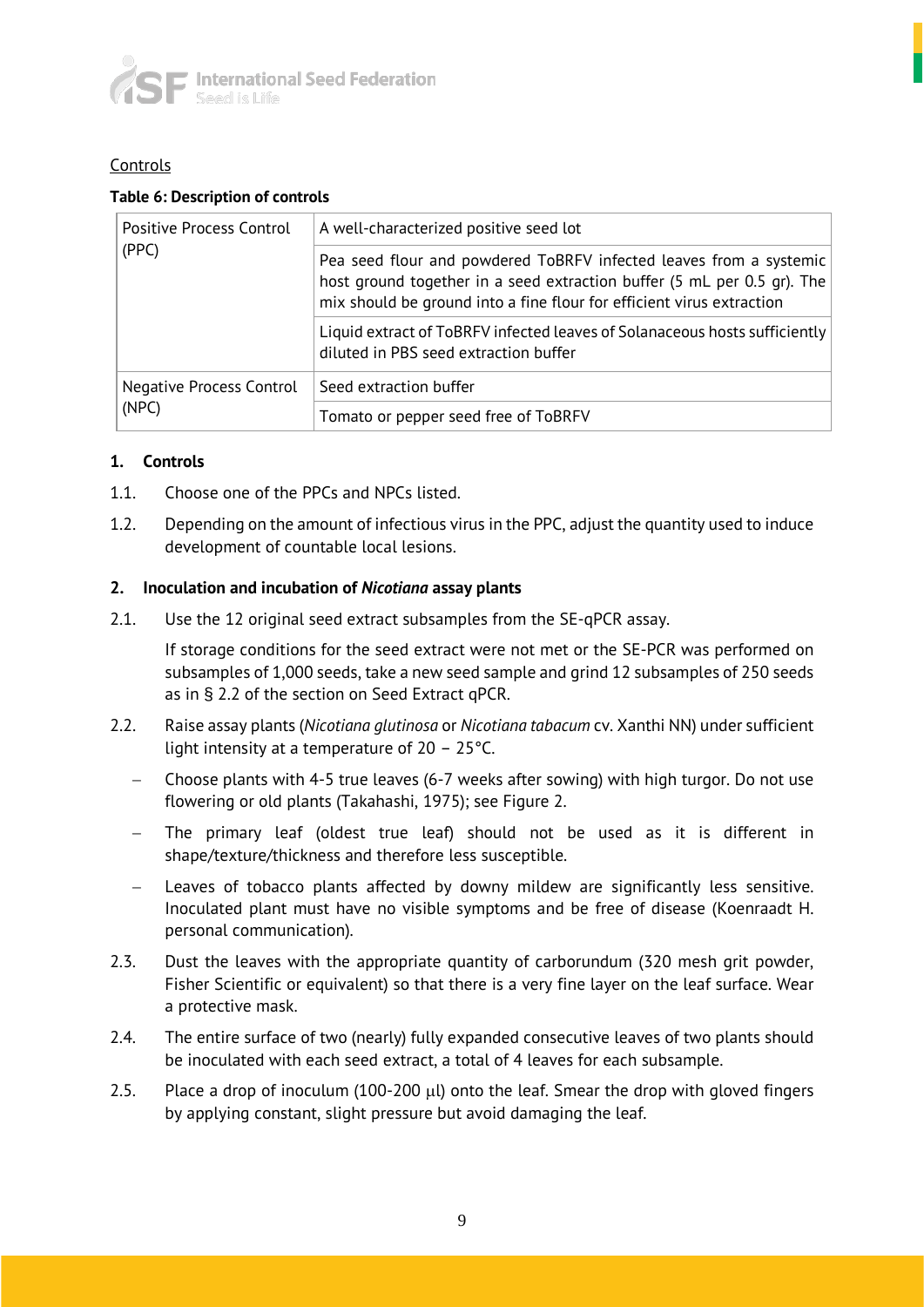





Plant too small





Plant usable but leaves relatively small





Plant suitable









Plant suitable



Plant too old and in generative phase

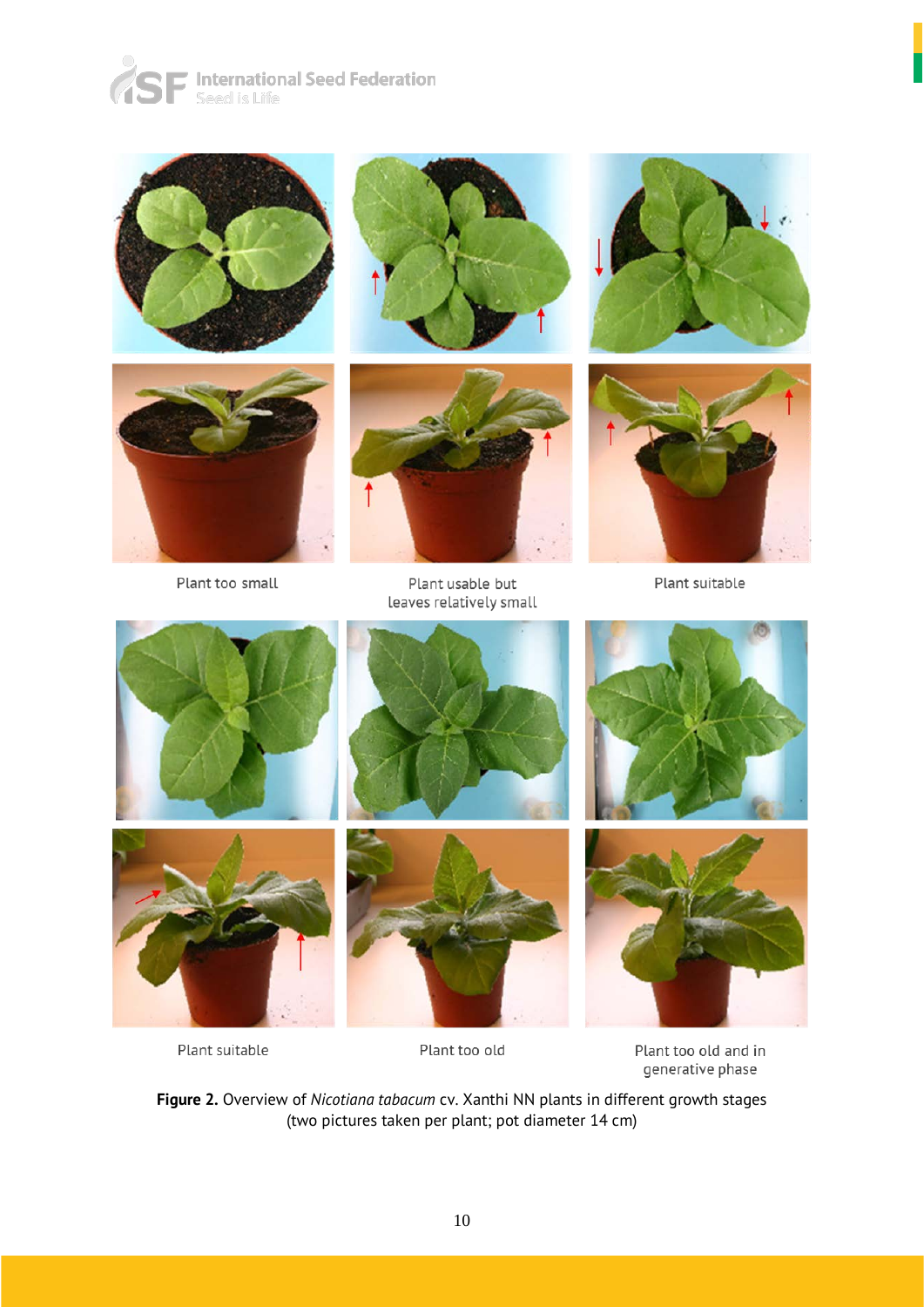

- Note: Work with gloves and change them between samples or clean hands thoroughly between samples by using alkaline soap or equivalent and then rinse with water to remove residues.
- 2.6. Rinse the plants with tap water a few minutes after inoculation.
- 2.7. Inoculate plants with the PPC and NPC in a similar manner to the ones used for the seed extracts.
- 2.8. Incubate the plants for 5-7 days under controlled conditions at 20 25  $^{\circ}$ C and provide at least 12 hours of light.
- Note: The hypersensitive reaction of tobacco plants, the development of local lesions, may not be expressed at temperatures higher than 28°C (Samuel, 1931; Takahashi, 1975; Weststeijn, 1981 and Kiraly et al., 2008) and may vary for different tobamoviruses.

#### **3. Evaluation of inoculated plants**

- 3.1. Evaluate the inoculated leaves for local lesions (see Figure 3).
- 3.2. If there are many local lesions, a comparison with the PPC and NPC will readily reveal if most, or all, the lesions observed are authentic virus lesions or might be caused by, for instance, rubbing (rubbing damage).
- 3.3. Optional: If the number of lesions is low, confirm they are a true virus infection and not an artifact (leaf damage during mechanical inoculation, use of pesticides, etc.) by cutting out the suspect lesion, crushing it in a small amount of the seed extraction buffer and inoculating two leaves of two assay plants again. Lesions caused by virus infection contain sufficient amounts of infectious virus to produce multiple lesions in this confirmation test (Hadas, 2000).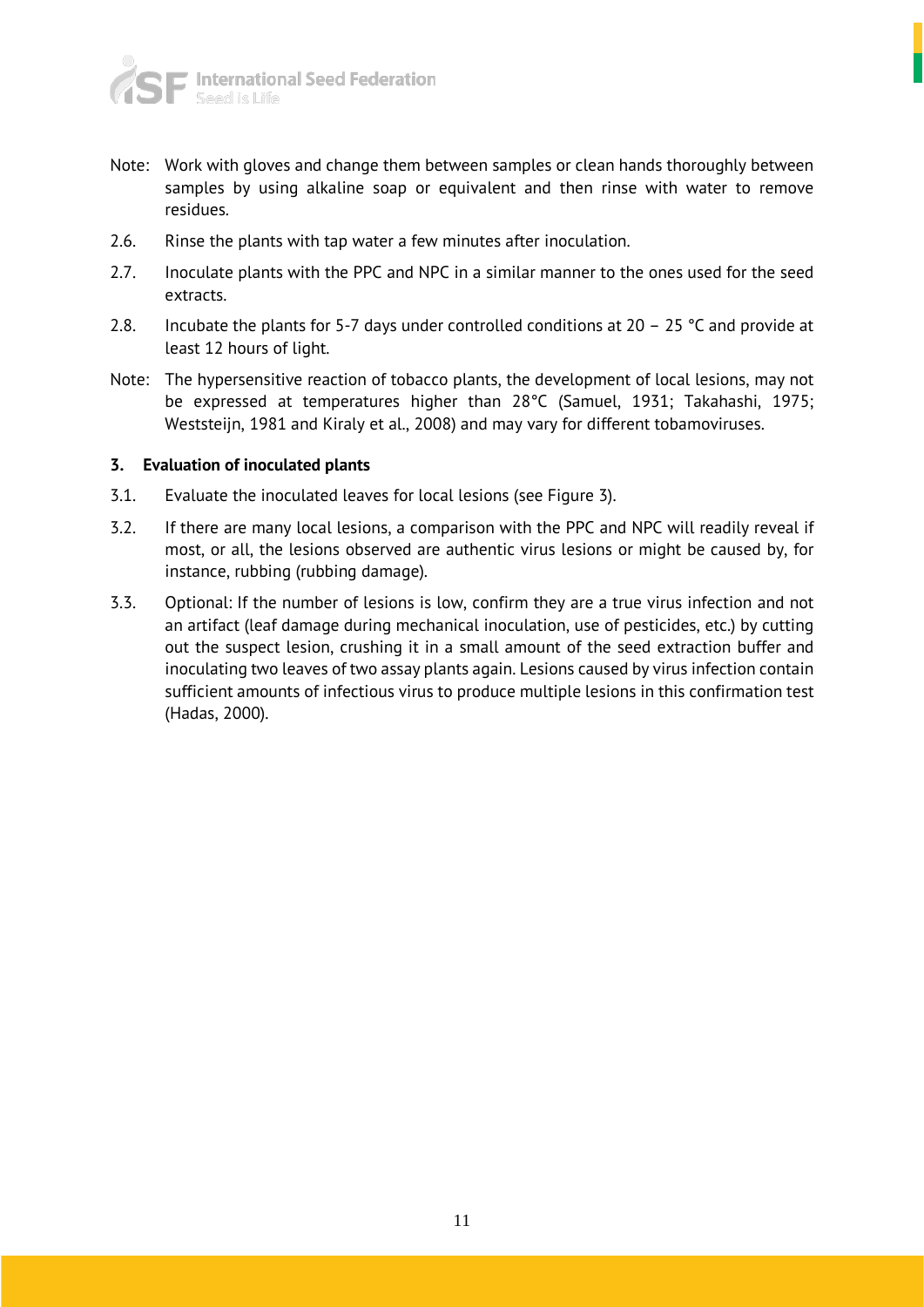



**Figure 3.** Lesions on a tobacco leaf inoculated with ToBRFV-infected tomato leaf (left) and tobamovirus-infected seed extract (right)